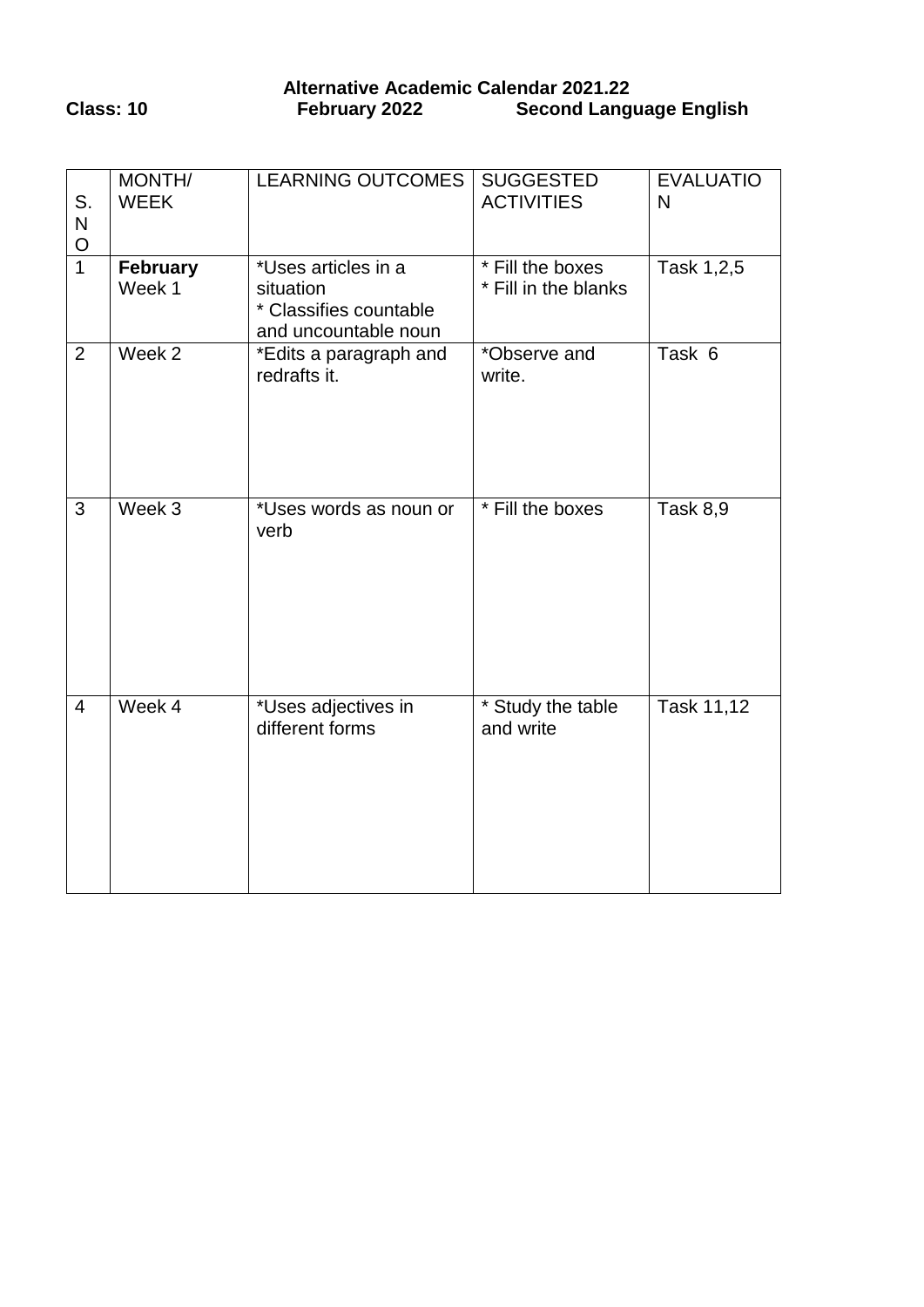# **A) Articles.**

**Task: 1** Read the following words and classify them as "Countable" and "Uncountable"

**Box, banana, rice, bench, water, juice, blood, umbrella, apple, book, ball, dog, elephant, car, cup, bus, coffee, milk**

| Countable | <b>Uncountable</b> |
|-----------|--------------------|
|           |                    |
|           |                    |
|           |                    |
|           |                    |
|           |                    |
|           |                    |
|           |                    |
|           |                    |
|           |                    |
|           |                    |
|           |                    |
|           |                    |
|           |                    |

**Note: Countable nouns** are things we can count. It can be singular (mango) or plural (mangoes**).**

**Uncountable nouns** are things we cannot count. We cannot say one water, two water.

Task: 2 Given below are countable nouns. Some of them begin with vowel sounds and others consonant sounds.

(pen, box, ink-pot, umbrella, one rupee coin, table, university, mobile, letter, )

Write them in the appropriate column given below.

| <b>Consonant sound</b> | <b>Vowel sound</b> |
|------------------------|--------------------|
|                        |                    |
|                        |                    |
|                        |                    |
|                        |                    |
|                        |                    |
|                        |                    |
|                        |                    |
|                        |                    |
|                        |                    |
|                        |                    |
|                        |                    |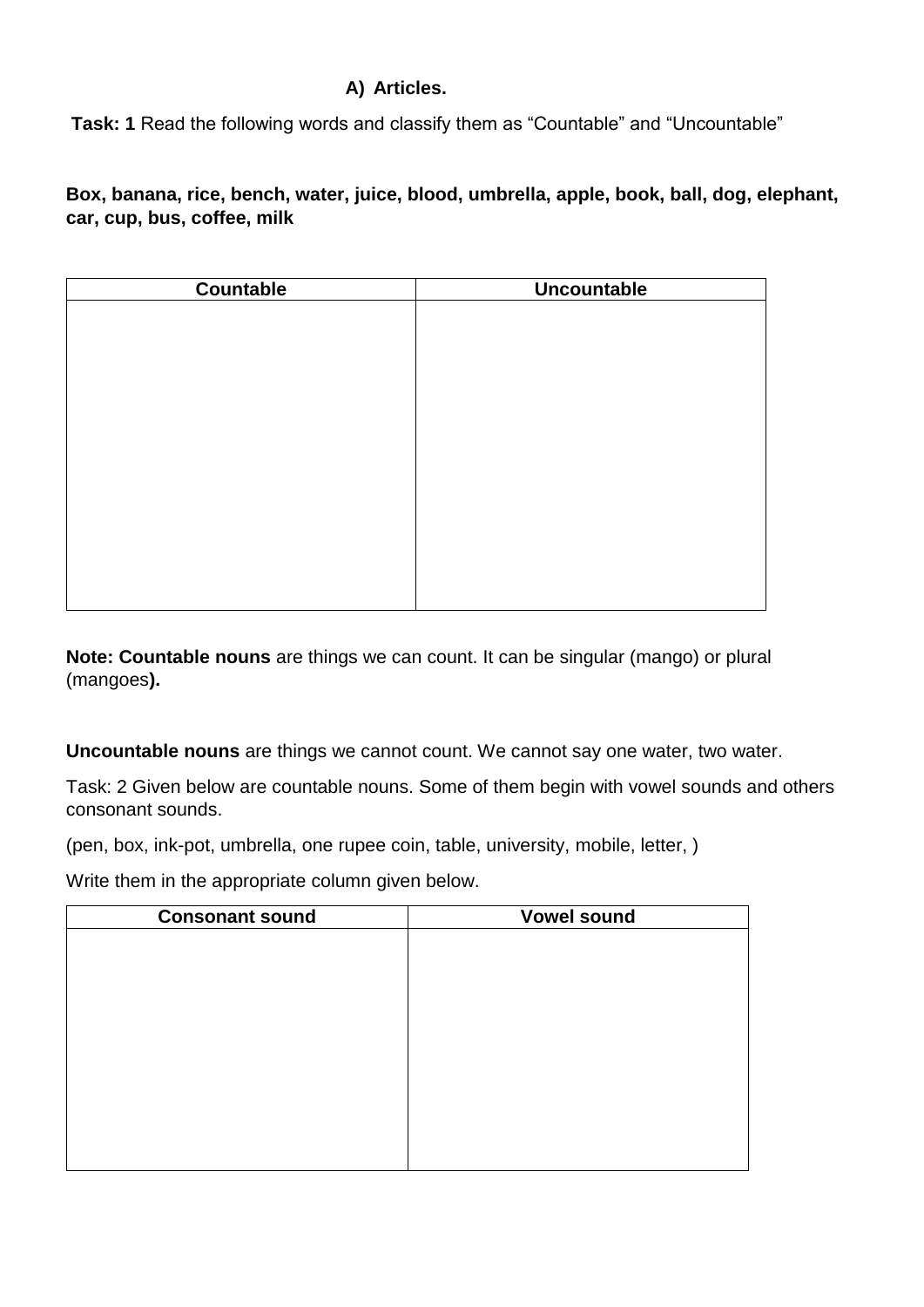# **Task 3 : Study the following sentence and observe the use of 'a' and 'an'**.

- 1. Rajesh saw a deer in the forest.
- 2. There is a book on the table.
- 3. Kavana presented an umbrella to her sister for her birth day.
- 4. Manoj brought an ice cream cup.

Note: We use 'a' with singular countable noun begins with consonant sound and 'an ' with vowel sound.

### **Task:4 Study the following sentences and observe the use of 'the'.**

| Raju saw an elephant. The elephant | We use 'the' when we expect the         |
|------------------------------------|-----------------------------------------|
| was very big.                      | listener or reader able to identify the |
|                                    | thing or person we are talking about.   |
| Sachin Tendulkar is the greatest   | "The" is used before a superlative      |
| batsman in the world               | adjective.                              |
| The sun rises in the east.         | We use the when we know that            |
|                                    | there is only of a particular thing     |

**Note: Articles are small words that are often the beginning of noun phrase. There are two: the (the 'definite article) and a/an (the 'indefinite article).** 

**Task:5 Fill in the blanks with appropriate articles.**

- **1. Asia is ……. Largest continent in the world.**
- **2. Mr. Rao is …….MLA.**
- **3. Anil gave …..one rupee coin to the beggar.**
- **4. She is …..university student.**
- **5. Mahantesh is …..honourable man.**
- **6. ……Nile is the longest river in the world.**

#### **B) Editing**

**Task:6 The following paragraph has two errors. Edit the paragraph and rewrite it.**

- **1. Mahesh had met an accident lost Saturday. He was injured serious. Then he was admitted to the hospital. Now, he is out of danger.** 
	- a) Spelling mistake to be corrected.
	- b) Adverbial mistake to be corrected.

Answer: **Mahesh had met an accident last Saturday. He was injured seriously. Then he was admitted to the hospital. Now, he is out of danger.** 

- **2. When 'Aryabhatta' the first India build satellite was launched in April 1975, India entered a space age.**
	- a) Article to be corrected.
	- b) Verb form to be corrected**.**

**Answer: When 'Aryabhatta' the first India built satellite was launched in April 1975, India entered the space age.**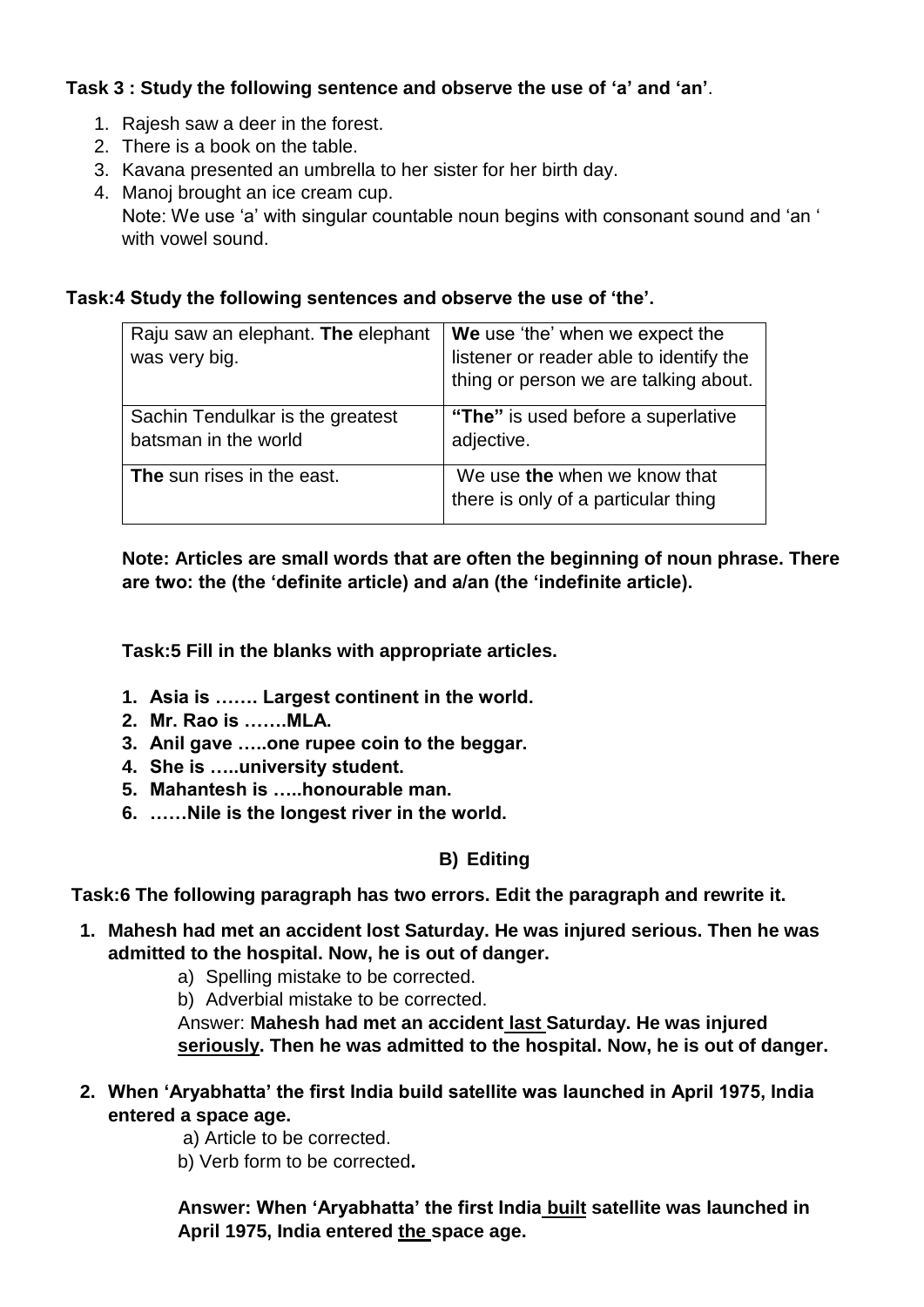**Task: 6 Read the above examples and clues given to edit the paragraph. Observe the changes made in the underlined words.** 

**Task:7 The following paragraph has two errors. Edit the paragraph and rewrite it in the box given below.**

- **1. Swami hurry got up and spread his bed under the bench and crouched there. It seem to be a much safer place, more compact and reassuring.**
	- **a)** Verb form to be corrected.
	- **b)** Adverbial mistake to be corrected.
- **2. roma was still inconscious. But her X-rays showed that although the injuries looked severe, all she needed were deep wound sutures.**
	- **a) Prefix to be corrected.**
	- **b) Capital letter to be used.**
- **3. Babasaheb Ambedkars work will be truly complete only when social discriminate is completely eliminated from our society.**
	- **a) Apostrophe to be added.**
	- **b) Word form to be corrected.**

**C) Use the word as noun or verb in own sentence Task:8 Read the following sentences and identify the parts of speech of the underlined words. Write 'N' in the box for noun and "V' for verb in box.**

- 1. The students answer all the questions in the examination.
- 2. Raju wrote all the answer.
- 3. The experiments were conducted by the scientists.
- 4. Happiness is the result of good conduct.
- 5. I must compliment you on your handling of very difficult situation.
- 6. I take it as a compliment.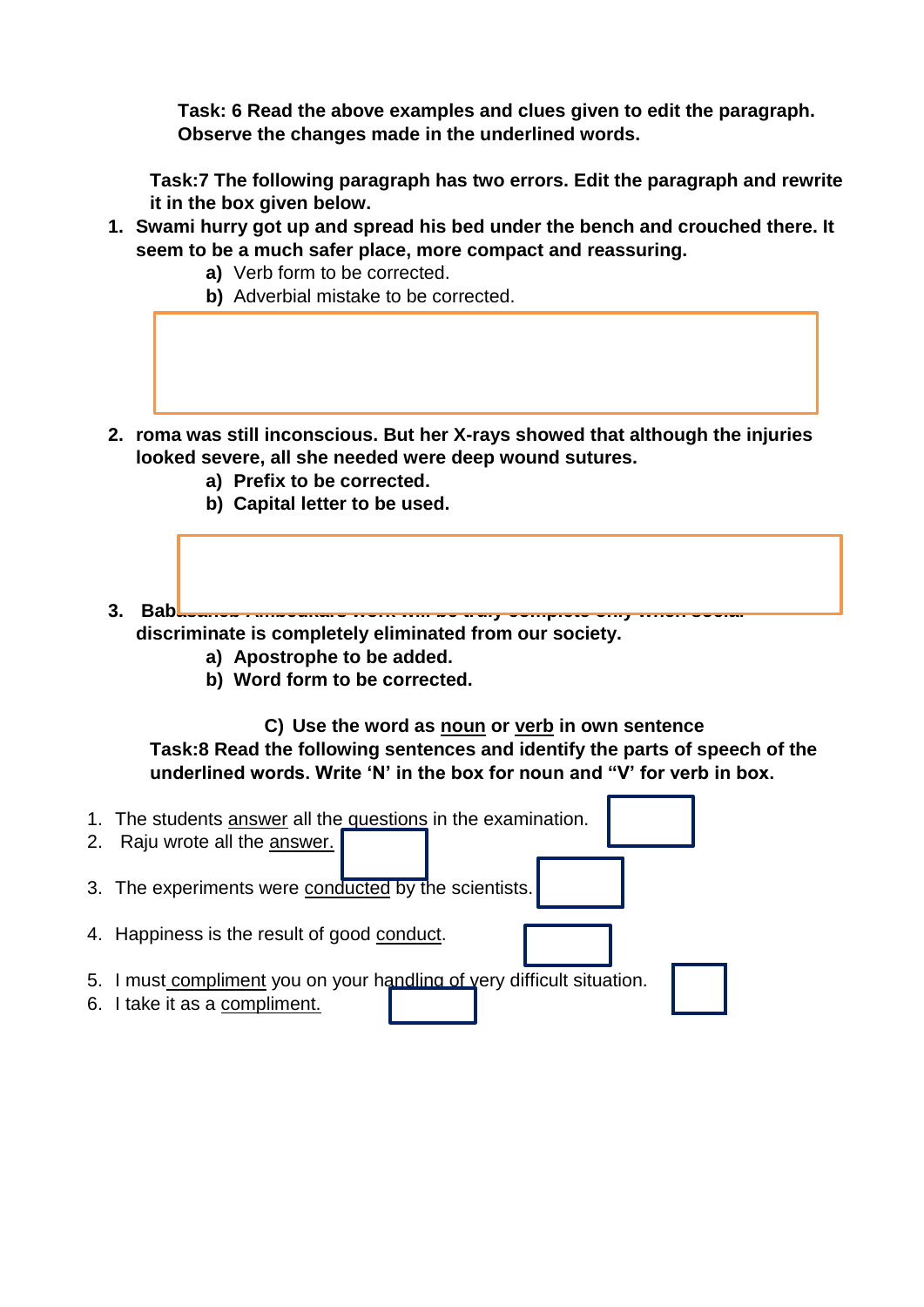**Task:9 Use the following words as noun or verb in your own sentences.**

- 1. Question
	- a) Noun:
	- b) Verb:
- 2. Dream
	- a) Noun:
	- b) Verb:
- 3. Cook
	- a) Noun:
	- b) Verb:
- 4. Interest
	- a) Noun
	- b) Verb
- 5. report
	- a) Noun
	- b) Verb

# **D) Degrees of Comparison**

#### **Task:10 Study the following table.**

| <b>Positive</b> | <b>Comparative</b> | <b>Superlative</b> |
|-----------------|--------------------|--------------------|
| big             | bigger             | biggest            |
| large           | larger             | largest            |
| great           | greater            | greatest           |
| <b>Small</b>    | smaller            | smallest           |
| <b>Sweet</b>    | sweeter            | sweetest           |
| Long            | Longer             | longest            |
| <b>Short</b>    | shorter            | shortest           |
| clever          | cleverer           | cleverest          |
| good            | better             | best               |
| high            | higher             | highest            |
| beautiful       | more beautiful     | most beautiful     |
| intelligent     | more intelligent   | most intelligent   |
| handsome        | more Handsome      | most handsome      |
| literate        | more Literate      | most literate      |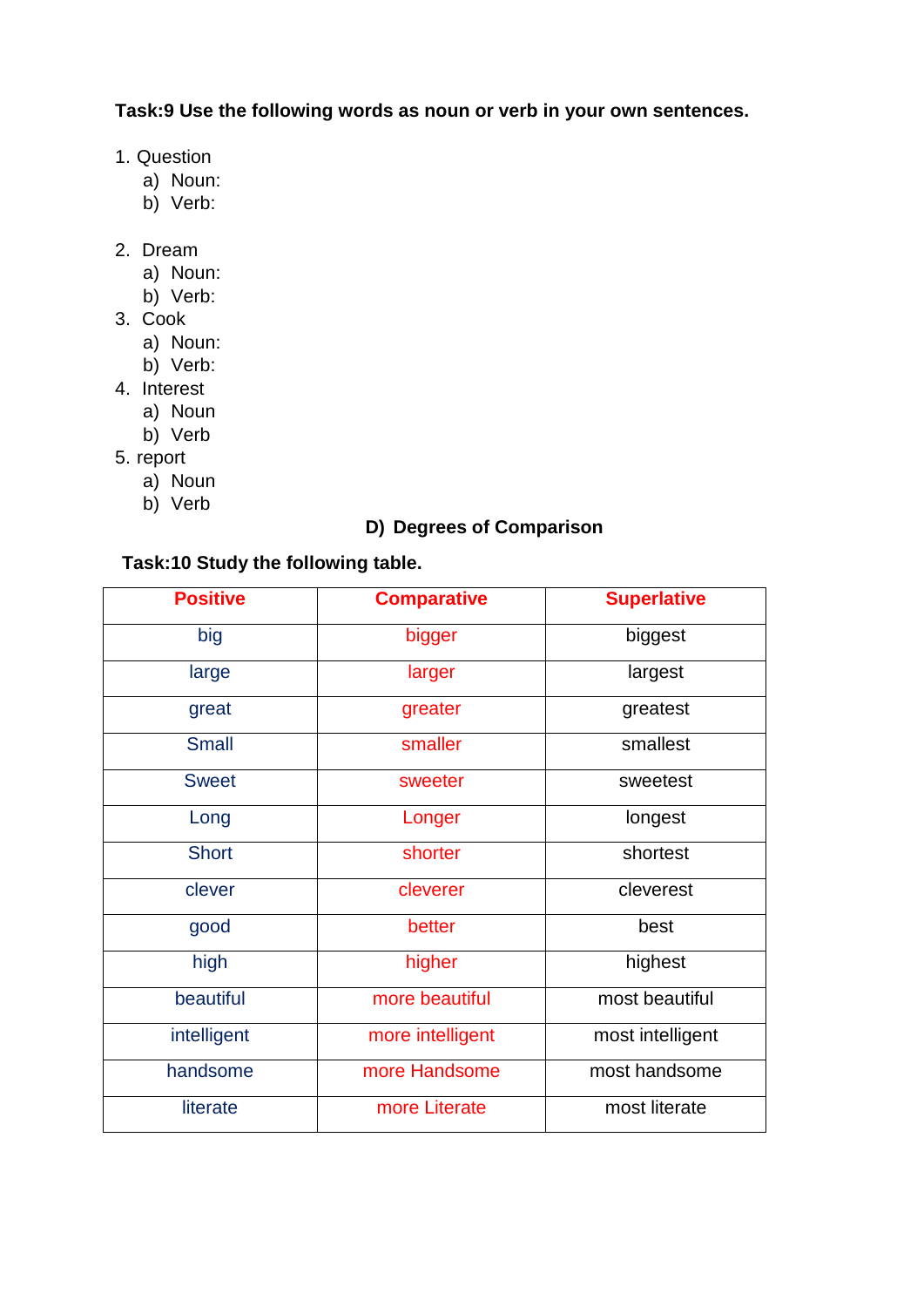**Task:11 Study the following sentences and observe how adjectives are used**.

| 1. Asia is the largest continent in the world                  | <b>Superlative</b><br><b>Degree</b> |
|----------------------------------------------------------------|-------------------------------------|
| 2. Asia is <b>larger than any other</b> continent in the world | Comparative<br>degree               |
| 3. No other continent in the world is so large as Asia         | Positive<br>degree                  |

| 1. Sunil is the most handsome boy in the class                       | <b>Superlative</b><br><b>Degree</b> |
|----------------------------------------------------------------------|-------------------------------------|
| 2. Sunil is <b>more handsome than any other</b> boy in the<br>class. | <b>Comparative</b><br>degree        |
| 3. No other boy in the class is as handsome as Sunil.                | <b>Positive</b><br>degree           |

| 1. Bengaluru is <b>one of the</b> biggest cities in India      | <b>Superlative</b><br><b>Degree</b> |
|----------------------------------------------------------------|-------------------------------------|
| 2. Bengaluru is <b>bigger than many other</b> cities in India. | Comparative<br>degree               |
| Very few cities in India are as big as Bengaluru.<br>3.        | <b>Positive</b><br>degree           |

**Task:12 Change the following sentences into other two degrees.**

- 1. Mount Everest is the highest peak in the world.
- 2. Kerala is the most literate state in India.
- 3. Mysuru zoo is one of the biggest zoos in the world.